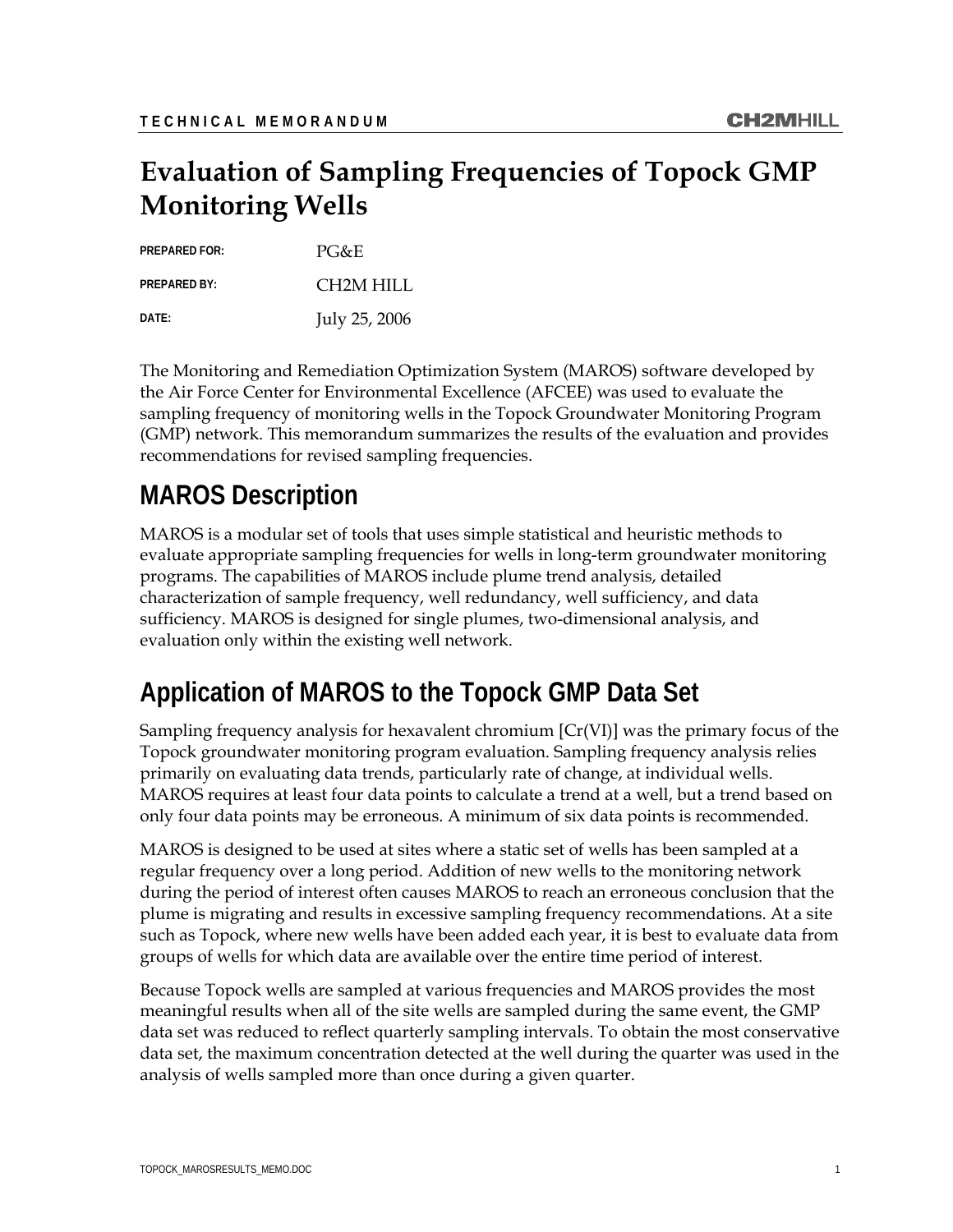The program was run for a 2-year period and included data from April 1, 2004 through March 31, 2006, for all of the routinely-sampled monitoring wells. The 2-year data set is considered be the most representative of current conditions at the site, while including most of the wells at the site. As more quarterly data becomes available, MAROS analysis can be performed on the more recent wells which have fewer than 6 quarters of data available.

Because MAROS performs a two-dimensional analysis, the data set was broken up by monitoring wells in the upper depth interval (UA), the middle depth interval (MA), and the lower depth interval (LA). Separate runs were made for each depth interval. The wells in the Alluvial Aquifer have been separated into three depth intervals to present groundwater quality and groundwater level data. The depth intervals are based on grouping the monitoring wells screened at common elevations and do not represent distinct hydrostratigraphic units or separate aquifer zones. The Alluvial Aquifer is considered to be hydraulically undivided. The contaminant used for the trend analysis was Cr(VI).

## **MAROS Inputs**

In addition to analytical data, MAROS uses some hydrogeologic data. These data are used to evaluate plume movement. One value for each parameter is identified per depth interval. The values selected are shown on Table 1. The contaminant source was assumed to be approximately at the location of monitoring well MW-10. Wells included in the analysis must be assigned to one of two categories: source well or tail well. At least one source well must be selected for each layer. In each layer, the well(s) nearest the source area well (MW-10) were assigned to the source category. Source wells included: MW-09 and MW-10 in UA, MW-20-100 in MA, and MW-38D and MW-24B in LA. Although it is approximately 1,800 feet downgradient of the assumed contaminant source (near MW-10), MW-20-100 was selected as the source area well for the MA because it is the closest downgradient well to MW-10 for which a sufficient data set is available (it has a regular sampling frequency), and it has the highest Cr(VI) concentrations of the MA dataset.

### **TABLE 1**

MAROS Input Parameters for Each Depth Interval *Evaluation of Sampling Frequencies of Topock GMP Monitoring Wells* 

| <b>Parameter</b>                          | <b>UA</b> | МA   | LA   | <b>Input Source</b>                                                               |
|-------------------------------------------|-----------|------|------|-----------------------------------------------------------------------------------|
| Seepage velocity (ft/yr)                  | 127       | 152  | 142  | Average from groundwater<br>model                                                 |
| Generalized groundwater<br>flow direction | East      | East | East | Average from groundwater<br>model                                                 |
| Saturated thickness (ft)                  | 30        | 30   | 70   | Average from groundwater<br>model                                                 |
| Effective Porosity (%)                    | 18        | 18   | 18   | Average from groundwater<br>model                                                 |
| Porosity (%)                              | 30        | 30   | 30   | C.W. Fetter, Applied<br>Hydrogeology, 1994; and site<br>specific sediment samples |
| 50 ppb plume width (ft)                   | 2920      | 2850 | 2540 | 1 <sup>st</sup> Quarter 2006 Monitoring                                           |

TOPOCK\_MAROSRESULTS\_MEMO.DOC 2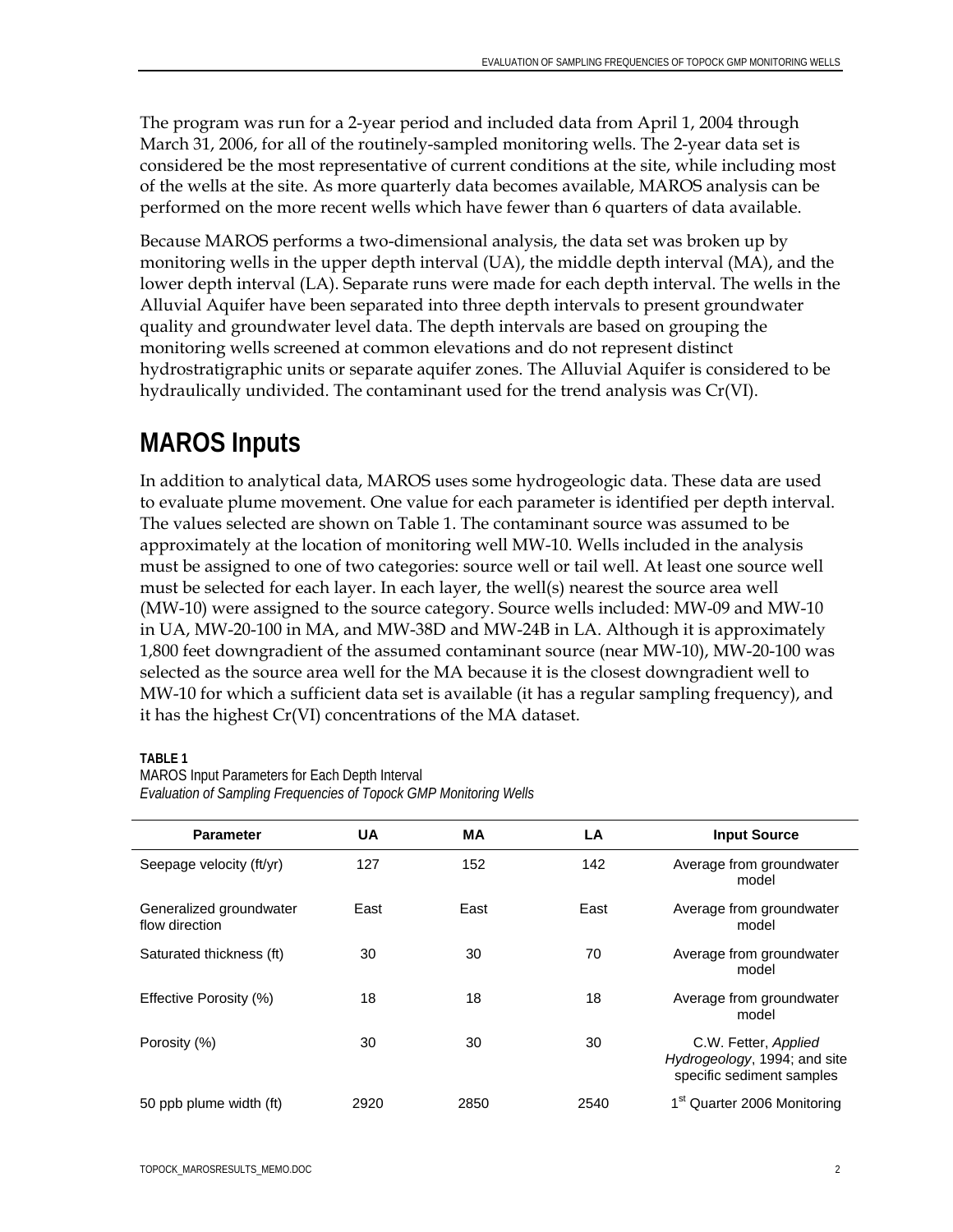MAROS Input Parameters for Each Depth Interval *Evaluation of Sampling Frequencies of Topock GMP Monitoring Wells* 

| <b>Parameter</b>                                                                                | UA   | MА   | LA   | <b>Input Source</b>                                        |
|-------------------------------------------------------------------------------------------------|------|------|------|------------------------------------------------------------|
|                                                                                                 |      |      |      | Event Plume Map                                            |
| 50 ppb plume length (ft)                                                                        | 1460 | 1420 | 2080 | 1 <sup>st</sup> Quarter 2006 Monitoring<br>Event Plume Map |
| Maximum plume length (ft)                                                                       | 1460 | 1420 | 2080 | 1 <sup>st</sup> Quarter 2006 Monitoring<br>Event Plume Map |
| Distance from source to<br>nearest downgradient<br>receptor (ft) [Colorado<br><b>River</b>      | 2080 | 2080 | 2080 | 1 <sup>st</sup> Quarter 2006 Monitoring<br>Event Plume Map |
| Distance from source to<br>nearest downgradient<br>property line (ft)) [Colorado<br>River]      | 2080 | 2080 | 2080 | 1 <sup>st</sup> Quarter 2006 Monitoring<br>Event Plume Map |
| Distance from plume tail to<br>nearest downgradient<br>receptor (ft) ) [Colorado<br>River]      | 460  | 350  | 60   | 1 <sup>st</sup> Quarter 2006 Monitoring<br>Event Plume Map |
| Distance from plume tail to<br>nearest downgradient<br>property line (ft) ) [Colorado<br>River] | 460  | 350  | 60   | 1 <sup>st</sup> Quarter 2006 Monitoring<br>Event Plume Map |

### **Data Sets Used**

As previously described, separate runs were performed for wells with at least 2 years of data for each depth interval. Table 2 lists the wells that were included in each layer. Wells which were not included because they have less than 2 years of data are listed in Table 9.

**TABLE 2** 

Ĭ.

| Wells Included in MAROS Evaluation, by Depth Interval             |  |
|-------------------------------------------------------------------|--|
| Evaluation of Sampling Frequencies of Topock GMP Monitoring Wells |  |

| <b>UA Wells</b> | <b>MA Wells</b> | <b>LA Wells</b> |
|-----------------|-----------------|-----------------|
| MW-35-060       | MW-34-055       | MW-28-090       |
| MW-36-020       | MW-36-050       | MW-31-135       |
| MW-36-040       | MW-36-070       | MW-34-080       |
| MW-38S          | <b>MW-37S</b>   | MW-35-135       |
| MW-39-040       | MW-39-050       | MW-36-090       |
| <b>MW-40S</b>   | MW-39-060       | MW-36-100       |
| MW-32-020       | MW-39-070       | <b>MW-37D</b>   |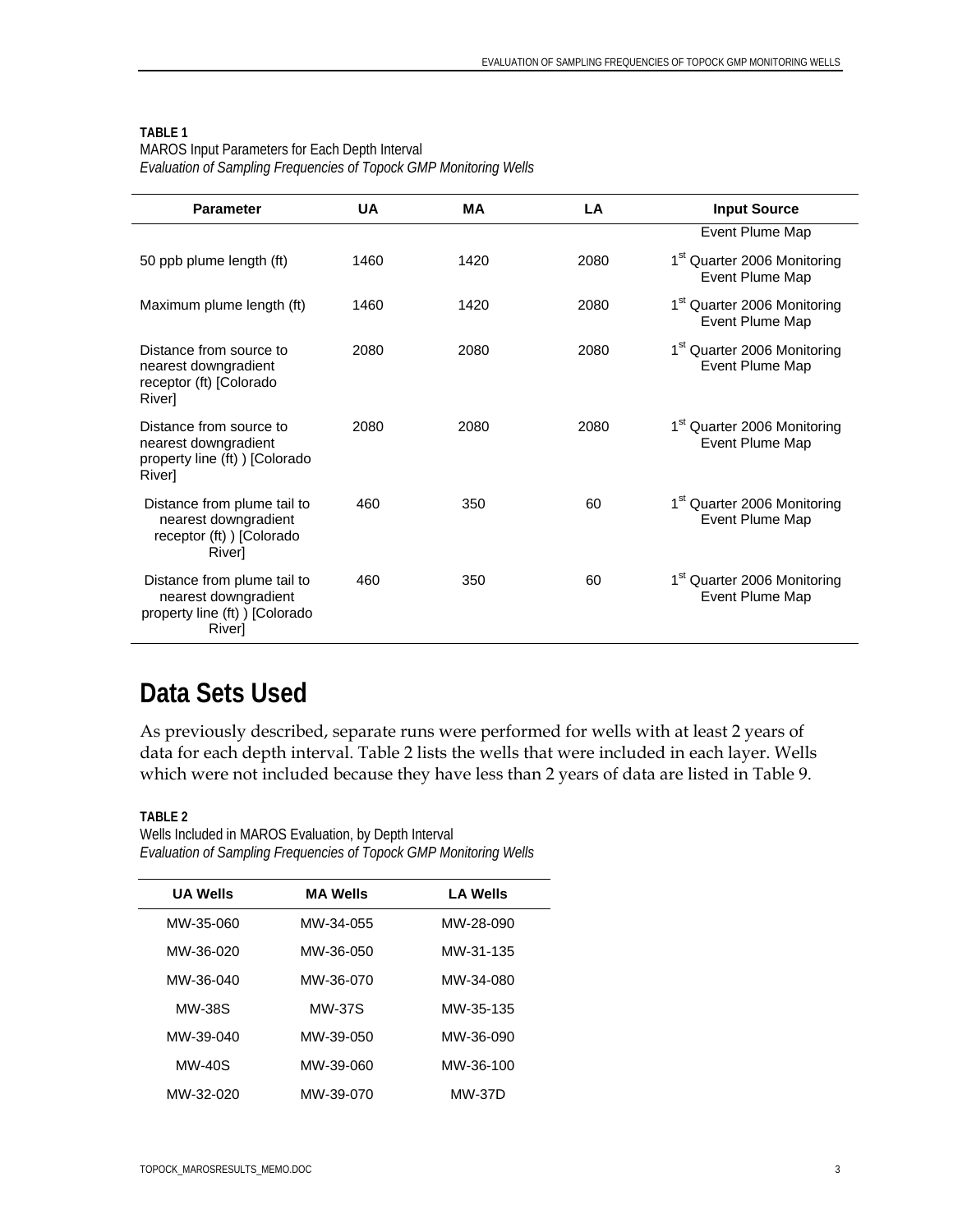Wells Included in MAROS Evaluation, by Depth Interval *Evaluation of Sampling Frequencies of Topock GMP Monitoring Wells* 

| <b>MA Wells</b> | <b>LA Wells</b> |
|-----------------|-----------------|
| MW-30-050       | <b>MW-38D</b>   |
| MW-33-090       | MW-39-080       |
| MW-20-100       | MW-39-100       |
| Park Moabi      | <b>MW-40D</b>   |
|                 | MW-20-130       |
|                 | <b>MW-24B</b>   |
|                 |                 |
|                 |                 |
|                 |                 |
|                 |                 |
|                 |                 |
|                 |                 |
|                 |                 |
|                 |                 |
|                 |                 |
|                 |                 |
|                 |                 |
|                 |                 |
|                 |                 |
|                 |                 |
|                 |                 |
|                 |                 |
|                 |                 |
|                 |                 |
|                 |                 |

Data were consolidated into quarterly events, selecting the maximum Cr(VI) concentration detected during each period at each well. As recommended by MAROS authors, non-detects (NDs) were set to the lowest detection limit (0.0002 milligrams per liter [mg/L]). When the actual detection limit was used, false increasing and decreasing trends were interpreted by the program, as ND values varied depending on the detection limit.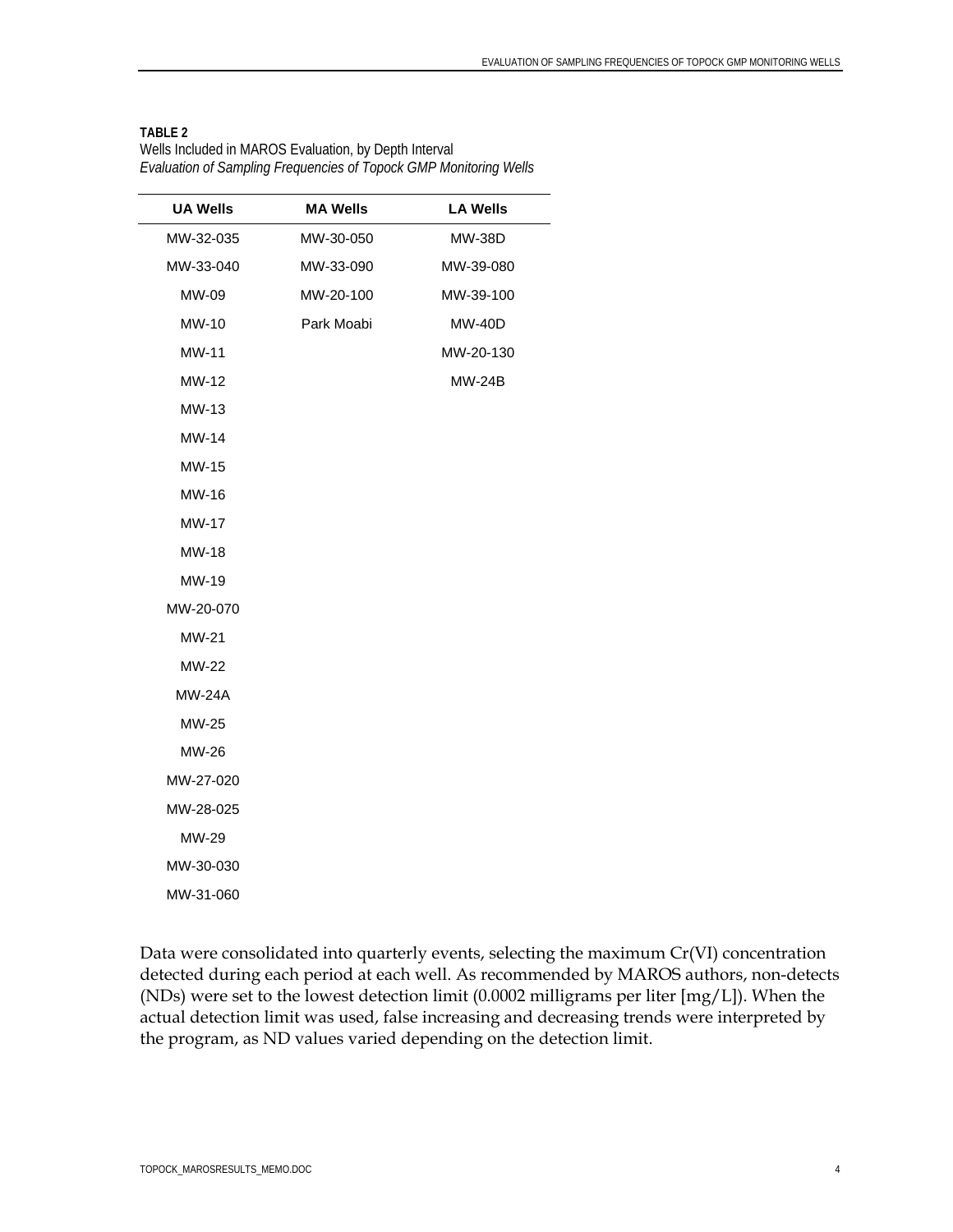## **Description of MAROS Analyses Performed**

### **Sampling Frequency Optimization**

Sampling frequency analysis determines the sampling interval for each sampling location using the Modified Cost Effective Sampling (CES) method. CES is a methodology developed to estimate the lowest-frequency sampling schedule for a given monitoring well, while still providing stakeholders the needed information for regulatory and remedial decision-making. The CES method evaluates the frequency of well sampling based on statistics describing the trend, variability, and magnitude of contaminant concentrations. Contaminant rate of change at a well is evaluated relative to the cleanup goal or maximum contaminant level (MCL). The California MCL for total chromium (0.05 mg/L) was used in this evaluation. The central premise of the CES method is that sampling frequency should be based on the rate of change of constituents at the well rather than well location within the plume. The sampling frequency method MAROS employs is based on the CES method, with some modifications to integrate with the overall MAROS approach.

# **MAROS Results for Upper Depth Interval (UA) Wells**

Table 4 lists all of the UA monitoring wells included in the analysis, the current sampling frequency for each well, and the MAROS-recommended sampling frequency. MAROS recommends biennial sampling for the majority of the UA wells.

| Well          | <b>Current Sampling</b><br><b>Frequency</b> | <b>MAROS Sampling</b><br><b>Frequency</b> |
|---------------|---------------------------------------------|-------------------------------------------|
| MW-35-060     | Quarterly                                   | Annual                                    |
| MW-36-020     | Quarterly                                   | <b>Biennial</b>                           |
| MW-36-040     | Quarterly                                   | Biennial                                  |
| <b>MW-38S</b> | Semiannual                                  | Annual                                    |
| MW-39-040     | Quarterly                                   | Biennial                                  |
| <b>MW-40S</b> | Quarterly                                   | <b>Biennial</b>                           |
| MW-32-020     | Quarterly                                   | Biennial                                  |
| MW-32-035     | Quarterly                                   | <b>Biennial</b>                           |
| MW-33-040     | Quarterly                                   | Biennial                                  |
| $MW-09$       | Semiannual                                  | Annual                                    |
| $MW-10$       | Semiannual                                  | Quarterly                                 |
| MW-11         | Semiannual                                  | Annual                                    |
| MW-12         | Quarterly                                   | Annual                                    |

**TABLE 4**  UA MAROS-recommended Sampling Frequency *Evaluation of Sampling Frequencies of Topock GMP Monitoring Wells*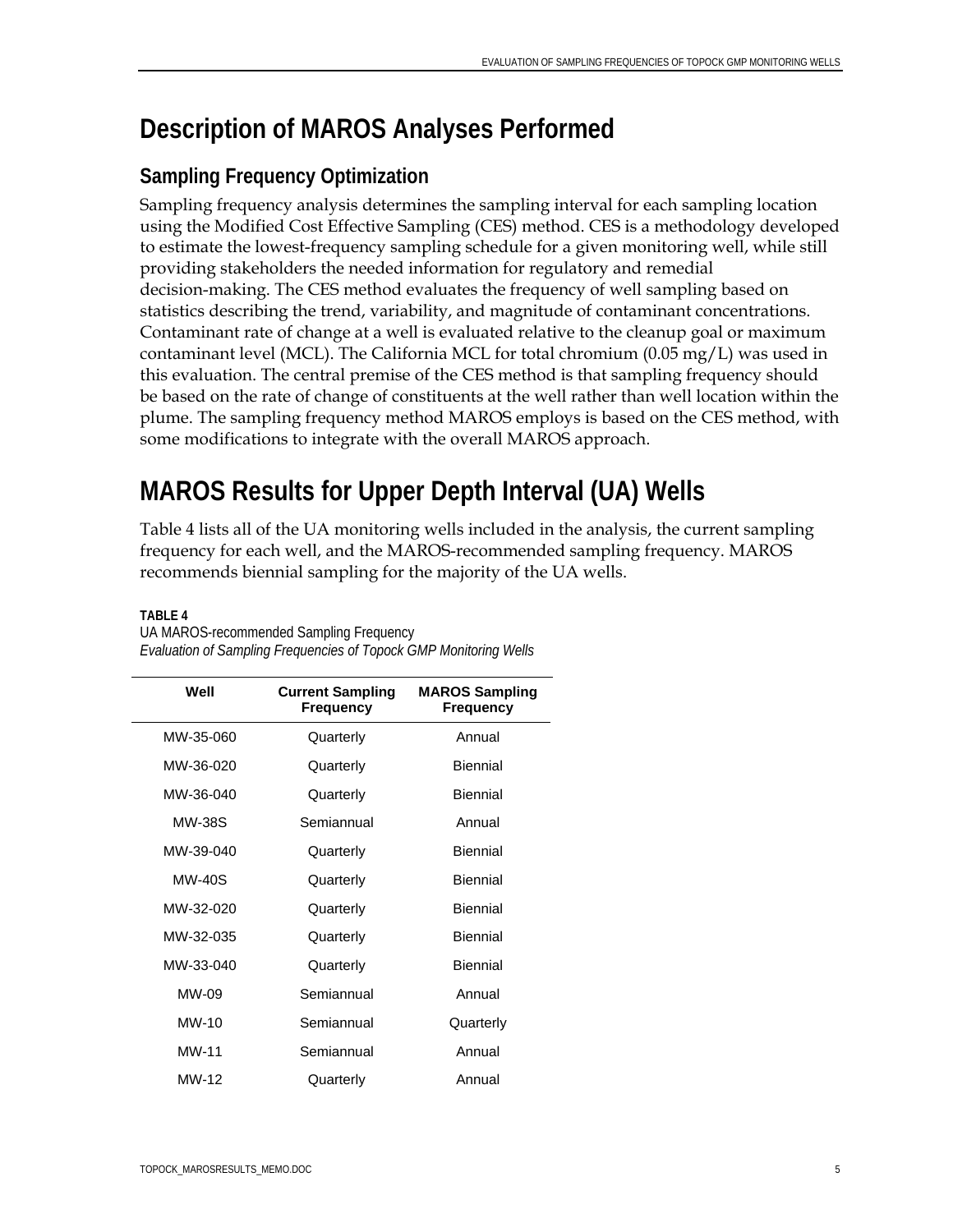| Well          | <b>Current Sampling</b><br><b>Frequency</b> | <b>MAROS Sampling</b><br><b>Frequency</b> |
|---------------|---------------------------------------------|-------------------------------------------|
| $MW-13$       | Quarterly                                   | <b>Biennial</b>                           |
| <b>MW-14</b>  | Quarterly                                   | Annual                                    |
| MW-15         | Semiannual                                  | <b>Biennial</b>                           |
| MW-16         | Semiannual                                  | <b>Biennial</b>                           |
| <b>MW-17</b>  | Semiannual                                  | <b>Biennial</b>                           |
| <b>MW-18</b>  | Semiannual                                  | Annual                                    |
| MW-19         | Quarterly                                   | Quarterly                                 |
| MW-20-070     | Quarterly                                   | Annual                                    |
| MW-21         | Quarterly                                   | <b>Biennial</b>                           |
| <b>MW-22</b>  | Quarterly                                   | <b>Biennial</b>                           |
| <b>MW-24A</b> | Semiannual                                  | Quarterly                                 |
| MW-25         | Quarterly                                   | Annual                                    |
| MW-26         | Quarterly                                   | Annual                                    |
| MW-27-020     | Quarterly                                   | <b>Biennial</b>                           |
| MW-28-025     | Quarterly                                   | <b>Biennial</b>                           |
| MW-29         | Quarterly                                   | <b>Biennial</b>                           |
| MW-30-030     | Quarterly                                   | <b>Biennial</b>                           |
| MW-31-060     | Quarterly                                   | Annual                                    |

UA MAROS-recommended Sampling Frequency *Evaluation of Sampling Frequencies of Topock GMP Monitoring Wells* 

### **MAROS Results for Middle Depth Interval (MA) Wells**

Table 6 lists all of the MA monitoring wells included in the analysis, the current sampling frequency for each well, and the MAROS-recommended sampling frequency. MAROS recommends annual or biennial sampling for the majority of the MA wells.

J.

**TABLE 6**  MA MAROS-recommended Sampling Frequency

*Evaluation of Sampling Frequencies of Topock GMP Monitoring Wells* 

| Well      | <b>Current Sampling</b><br><b>Frequency</b> | <b>MAROS Sampling</b><br><b>Frequency</b> |
|-----------|---------------------------------------------|-------------------------------------------|
| MW-34-055 | Quarterly                                   | <b>Biennial</b>                           |
| MW-36-050 | Quarterly                                   | <b>Biennial</b>                           |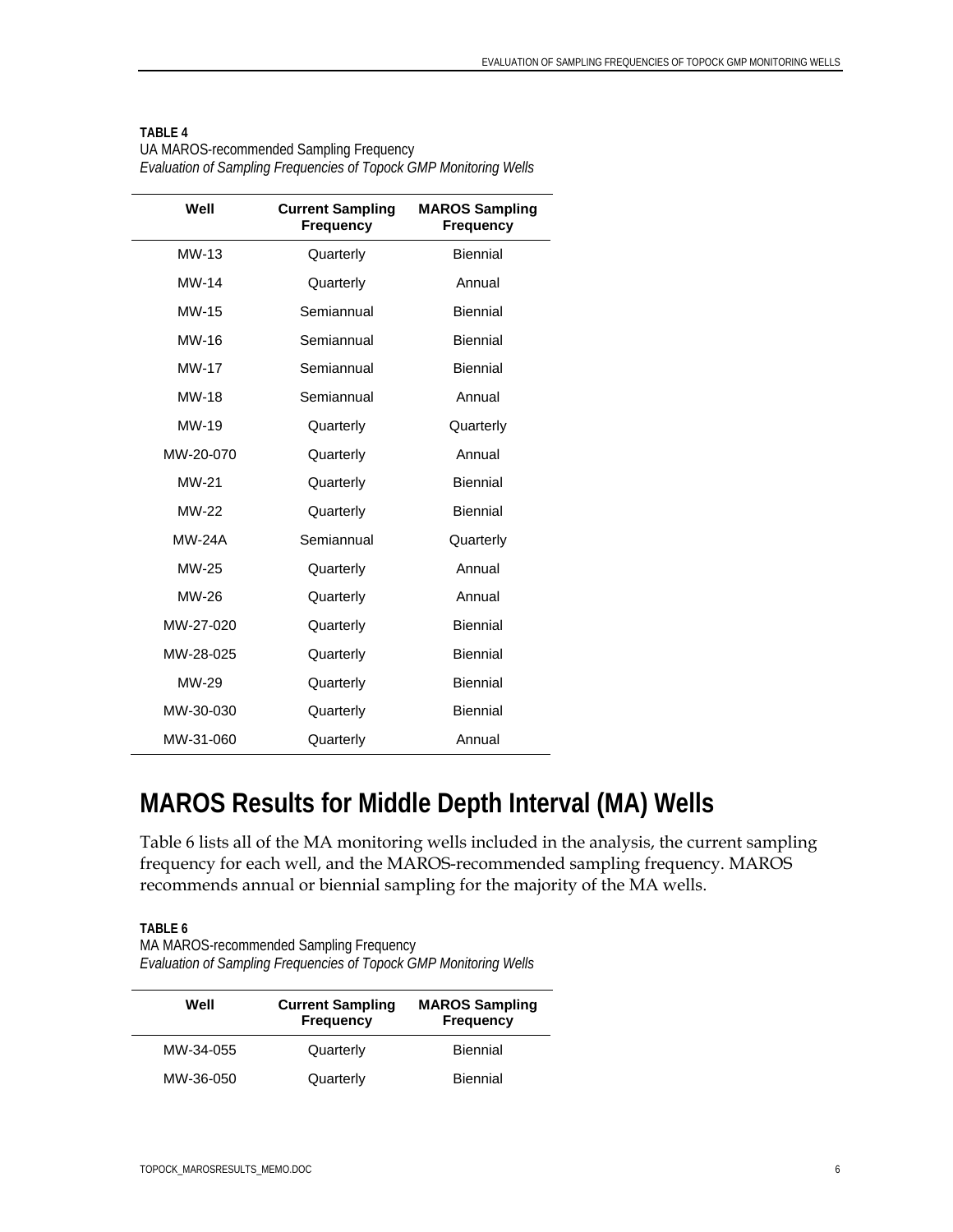MA MAROS-recommended Sampling Frequency *Evaluation of Sampling Frequencies of Topock GMP Monitoring Wells* 

| Well       | <b>Current Sampling</b><br><b>Frequency</b> | <b>MAROS Sampling</b><br>Frequency |
|------------|---------------------------------------------|------------------------------------|
| MW-36-070  | Monthly                                     | Biennial                           |
| MW-37S     | Quarterly                                   | Biennial                           |
| MW-39-050  | Quarterly                                   | Annual                             |
| MW-39-060  | Quarterly                                   | Annual                             |
| MW-39-070  | Monthly                                     | Annual                             |
| MW-30-050  | Quarterly                                   | Annual                             |
| MW-33-090  | Quarterly                                   | Biennial                           |
| MW-20-100  | Quarterly                                   | Quarterly                          |
| Park Moabi | Quarterly                                   | <b>Biennial</b>                    |

### **MAROS Results for Lower Depth Interval (LA) Wells**

Table 8 lists all of the LA monitoring wells included in the analysis, the current sampling frequency for each well, and the MAROS-recommended sampling frequency. MAROS recommends annual sampling for the majority of the LA wells.

#### **TABLE 8**

LA MAROS-recommended Sampling Frequency *Evaluation of Sampling Frequencies of Topock GMP Monitoring Wells* 

| Well          | <b>Current Sampling</b><br><b>Frequency</b> | <b>MAROS Sampling</b><br><b>Frequency</b> |
|---------------|---------------------------------------------|-------------------------------------------|
| MW-28-090     | Monthly                                     | <b>Biennial</b>                           |
| MW-31-135     | Quarterly                                   | Annual                                    |
| MW-34-080     | Monthly                                     | <b>Biennial</b>                           |
| MW-35-135     | Quarterly                                   | Annual                                    |
| MW-36-090     | Monthly                                     | Annual                                    |
| MW-36-100     | Monthly                                     | Annual                                    |
| <b>MW-37D</b> | Quarterly                                   | Quarterly                                 |
| <b>MW-38D</b> | Semiannual                                  | Annual                                    |
| MW-39-080     | Monthly                                     | Annual                                    |
| MW-39-100     | Monthly                                     | Annual                                    |
| <b>MW-40D</b> | Quarterly                                   | Annual                                    |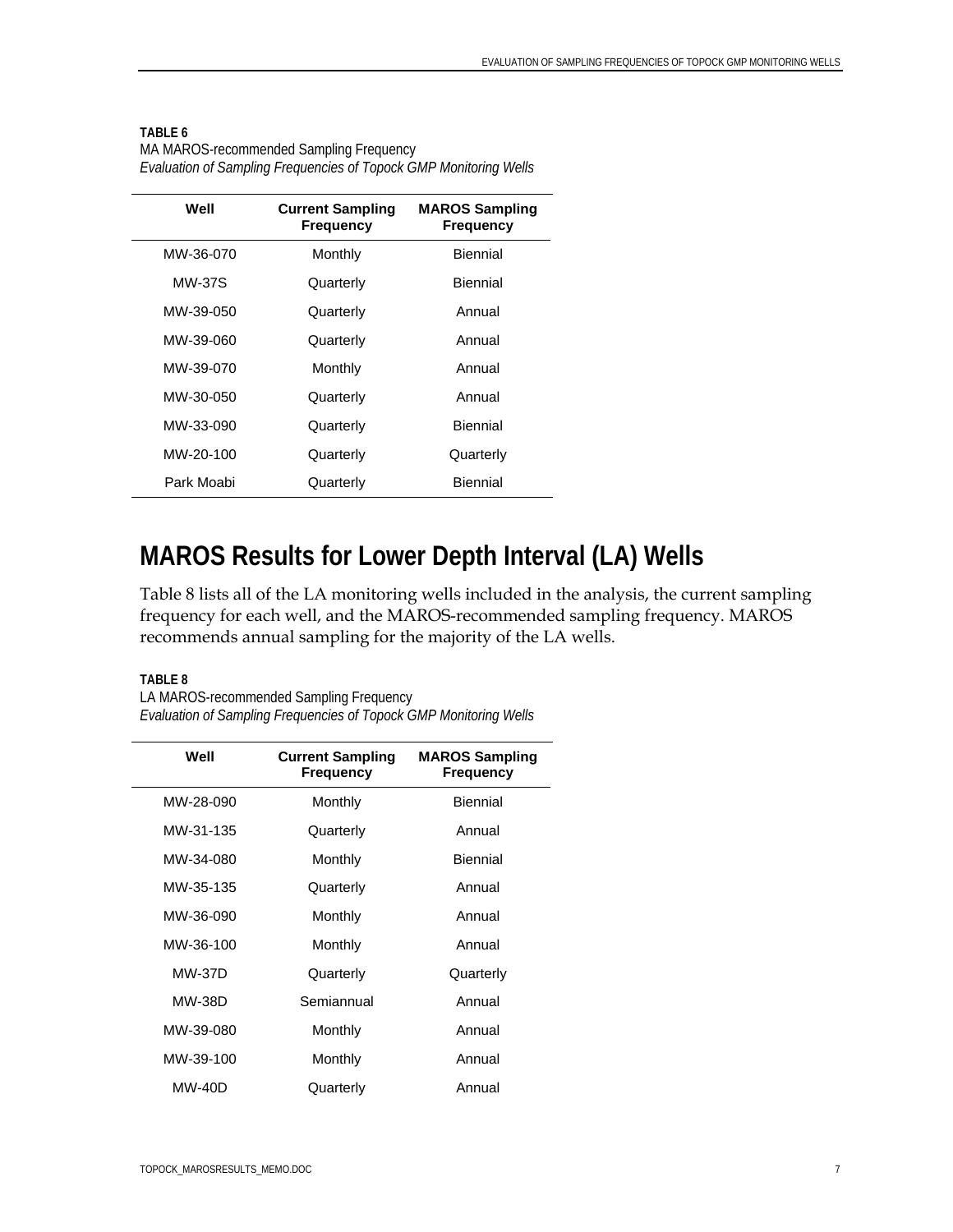| Well          | <b>Current Sampling</b><br><b>Frequency</b> | <b>MAROS Sampling</b><br><b>Frequency</b> |
|---------------|---------------------------------------------|-------------------------------------------|
| MW-20-130     | Quarterly                                   | Quarterly                                 |
| <b>MW-24B</b> | Semiannual                                  | Quarterly                                 |

#### **TABLE 8**  LA MAROS-recommended Sampling Frequency *Evaluation of Sampling Frequencies of Topock GMP Monitoring Wells*

## **Long-term Monitoring Recommendations**

The MAROS software recommended a reduced sampling frequency for most of the routinely-sampled monitoring wells at Topock. Annual or biennial sampling was recommended for most of the monitoring wells. Table 9 is a summary of the current sampling frequencies for the Topock GMP and interim measures observation and compliance wells. The table includes a summary of the MAROS-recommended sampling frequency for each monitoring well included in the MAROS evaluation.

#### **TABLE 9**

| Well         | <b>Well Type</b> | <b>Current</b><br><b>Sampling</b><br>Frequency | <b>MAROS</b><br>Recommended<br><b>Frequency</b> |
|--------------|------------------|------------------------------------------------|-------------------------------------------------|
| <b>UA</b>    |                  |                                                |                                                 |
| MW-09        | <b>GMP</b>       | Semiannual                                     | Annual                                          |
| $MW-10$      | <b>GMP</b>       | Semiannual                                     | Quarterly                                       |
| MW-11        | GMP              | Semiannual                                     | Annual                                          |
| MW-12        | <b>GMP</b>       | Quarterly                                      | Annual                                          |
| $MW-13$      | <b>GMP</b>       | Quarterly                                      | Biennial                                        |
| MW-14        | <b>GMP</b>       | Quarterly                                      | Annual                                          |
| MW-15        | <b>GMP</b>       | Semiannual                                     | Biennial                                        |
| MW-16        | GMP              | Semiannual                                     | <b>Biennial</b>                                 |
| <b>MW-17</b> | GMP              | Semiannual                                     | Biennial                                        |
| <b>MW-18</b> | <b>GMP</b>       | Semiannual                                     | Annual                                          |
| MW-19        | <b>GMP</b>       | Quarterly                                      | Quarterly                                       |
| MW-20-070    | GMP              | Quarterly                                      | Annual                                          |
| MW-21        | GMP              | Quarterly                                      | Biennial                                        |
| <b>MW-22</b> | <b>GMP</b>       | Quarterly                                      | <b>Biennial</b>                                 |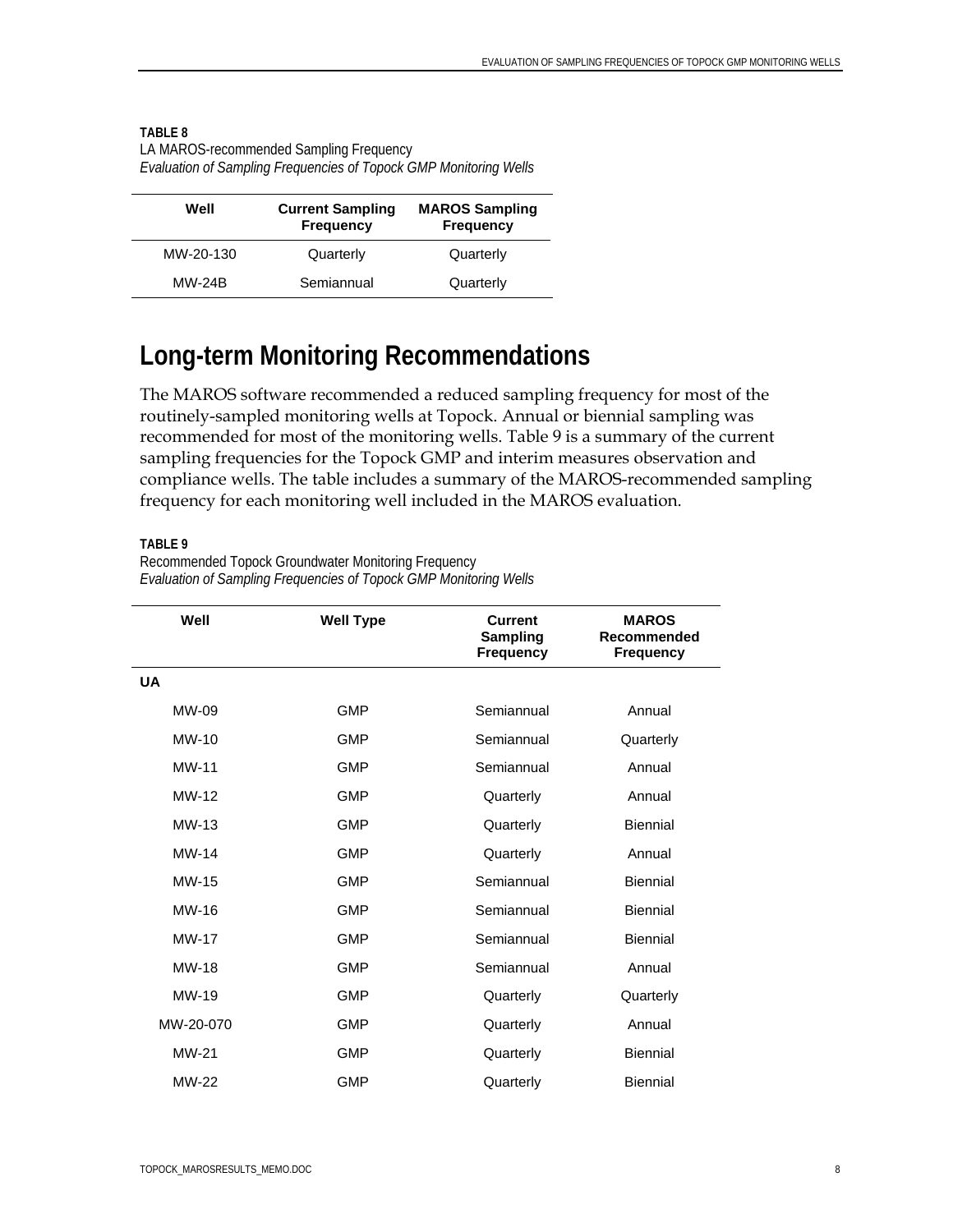| Well          | <b>Well Type</b>          | <b>Current</b><br><b>Sampling</b><br><b>Frequency</b> | <b>MAROS</b><br>Recommended<br><b>Frequency</b> |
|---------------|---------------------------|-------------------------------------------------------|-------------------------------------------------|
| <b>MW-24A</b> | <b>GMP</b>                | Semiannual                                            | Quarterly                                       |
| MW-25         | GMP                       | Quarterly                                             | Annual                                          |
| MW-26         | <b>GMP</b>                | Quarterly                                             | Annual                                          |
| MW-27-020     | GMP                       | Quarterly                                             | <b>Biennial</b>                                 |
| MW-28-025     | GMP                       | Quarterly                                             | <b>Biennial</b>                                 |
| MW-29         | GMP                       | Quarterly                                             | <b>Biennial</b>                                 |
| MW-30-030     | GMP                       | Quarterly                                             | <b>Biennial</b>                                 |
| MW-31-060     | <b>GMP</b>                | Quarterly                                             | Annual                                          |
| MW-32-020     | <b>GMP</b>                | Quarterly                                             | <b>Biennial</b>                                 |
| MW-32-035     | <b>GMP</b>                | Quarterly                                             | <b>Biennial</b>                                 |
| MW-33-040     | GMP                       | Quarterly                                             | Biennial                                        |
| MW-35-060     | <b>GMP</b>                | Quarterly                                             | Annual                                          |
| MW-36-020     | GMP                       | Quarterly                                             | <b>Biennial</b>                                 |
| MW-36-040     | <b>GMP</b>                | Quarterly                                             | <b>Biennial</b>                                 |
| <b>MW-38S</b> | GMP                       | Semiannual                                            | Annual                                          |
| MW-39-040     | <b>GMP</b>                | Quarterly                                             | Biennial                                        |
| <b>MW-40S</b> | GMP                       | Quarterly                                             | Biennial                                        |
| <b>MW-41S</b> | <b>GMP</b>                | Quarterly                                             | <b>NA</b>                                       |
| MW-42-030     | GMP                       | Quarterly                                             | NA.                                             |
| MW-43-025     | GMP                       | Quarterly                                             | NA.                                             |
| MW-47-055     | GMP                       | Quarterly *                                           | NA.                                             |
| <b>OW-01S</b> | IM No. 3 Observation Well | Quarterly                                             | <b>NA</b>                                       |
| <b>OW-02S</b> | IM No. 3 Observation Well | Quarterly                                             | <b>NA</b>                                       |
| <b>OW-03S</b> | IM No. 3 Observation Well | Semiannual                                            | NA                                              |
| <b>OW-05S</b> | IM No. 3 Observation Well | Quarterly                                             | NA                                              |
| MA            |                           |                                                       |                                                 |
| <b>CW-01M</b> | IM No. 3 Compliance Well  | Semiannual                                            | <b>NA</b>                                       |
| <b>CW-02M</b> | IM No. 3 Compliance Well  | Semiannual                                            | <b>NA</b>                                       |
| <b>CW-03M</b> | IM No. 3 Compliance Well  | Semiannual                                            | NA.                                             |
| <b>CW-04M</b> | IM No. 3 Compliance Well  | Semiannual                                            | NA                                              |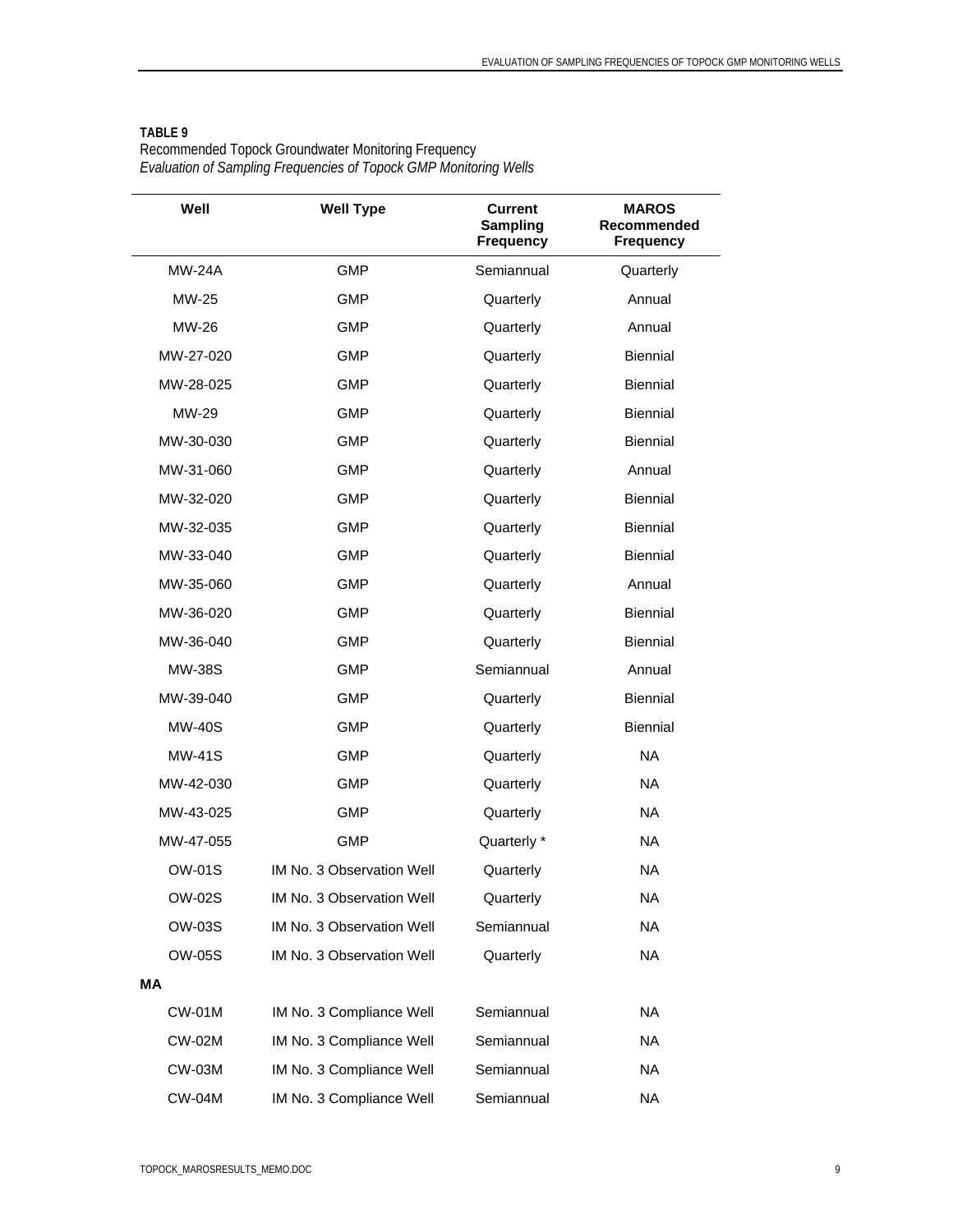| Well          | <b>Well Type</b>          | <b>Current</b><br><b>Sampling</b><br><b>Frequency</b> | <b>MAROS</b><br>Recommended<br><b>Frequency</b> |
|---------------|---------------------------|-------------------------------------------------------|-------------------------------------------------|
| MW-20-100     | <b>GMP</b>                | Quarterly                                             | Quarterly                                       |
| MW-27-060     | <b>GMP</b>                | Quarterly                                             | <b>NA</b>                                       |
| MW-30-050     | <b>GMP</b>                | Quarterly                                             | Annual                                          |
| MW-33-090     | <b>GMP</b>                | Quarterly                                             | <b>Biennial</b>                                 |
| MW-34-055     | <b>GMP</b>                | Quarterly                                             | <b>Biennial</b>                                 |
| MW-36-050     | <b>GMP</b>                | Quarterly                                             | Biennial                                        |
| MW-36-070     | <b>GMP</b>                | Monthly                                               | <b>Biennial</b>                                 |
| <b>MW-37S</b> | <b>GMP</b>                | Quarterly                                             | <b>Biennial</b>                                 |
| MW-39-050     | GMP                       | Quarterly                                             | Annual                                          |
| MW-39-060     | <b>GMP</b>                | Quarterly                                             | Annual                                          |
| MW-39-070     | <b>GMP</b>                | Monthly                                               | Annual                                          |
| $MW-41M$      | <b>GMP</b>                | Quarterly                                             | NA.                                             |
| MW-42-055     | <b>GMP</b>                | Quarterly                                             | NA.                                             |
| MW-42-065     | <b>GMP</b>                | Quarterly                                             | <b>NA</b>                                       |
| MW-44-070     | GMP                       | Quarterly *                                           | <b>NA</b>                                       |
| MW-50-095     | <b>GMP</b>                | Quarterly *                                           | NA.                                             |
| MW-51         | <b>GMP</b>                | Quarterly *                                           | NA.                                             |
| OW-01M        | IM No. 3 Observation Well | Quarterly                                             | <b>NA</b>                                       |
| OW-02M        | IM No. 3 Observation Well | Quarterly                                             | <b>NA</b>                                       |
| OW-03M        | IM No. 3 Observation Well | Semiannual                                            | <b>NA</b>                                       |
| <b>OW-05M</b> | IM No. 3 Observation Well | Quarterly                                             | NA.                                             |
| <b>PGE-06</b> | Water Supply Well         | <b>Biennially</b>                                     | <b>NA</b>                                       |
| Park Moabi    | Water Supply Well         | Quarterly                                             | Biennial                                        |
| LA            |                           |                                                       |                                                 |
| <b>CW-01D</b> | IM No. 3 Compliance Well  | Semiannual                                            | <b>NA</b>                                       |
| <b>CW-02D</b> | IM No. 3 Compliance Well  | Semiannual                                            | <b>NA</b>                                       |
| <b>CW-03D</b> | IM No. 3 Compliance Well  | Semiannual                                            | <b>NA</b>                                       |
| <b>CW-04D</b> | IM No. 3 Compliance Well  | Semiannual                                            | <b>NA</b>                                       |
| MW-20-130     | GMP                       | Quarterly                                             | Quarterly                                       |
| <b>MW-24B</b> | <b>GMP</b>                | Semiannual                                            | Quarterly                                       |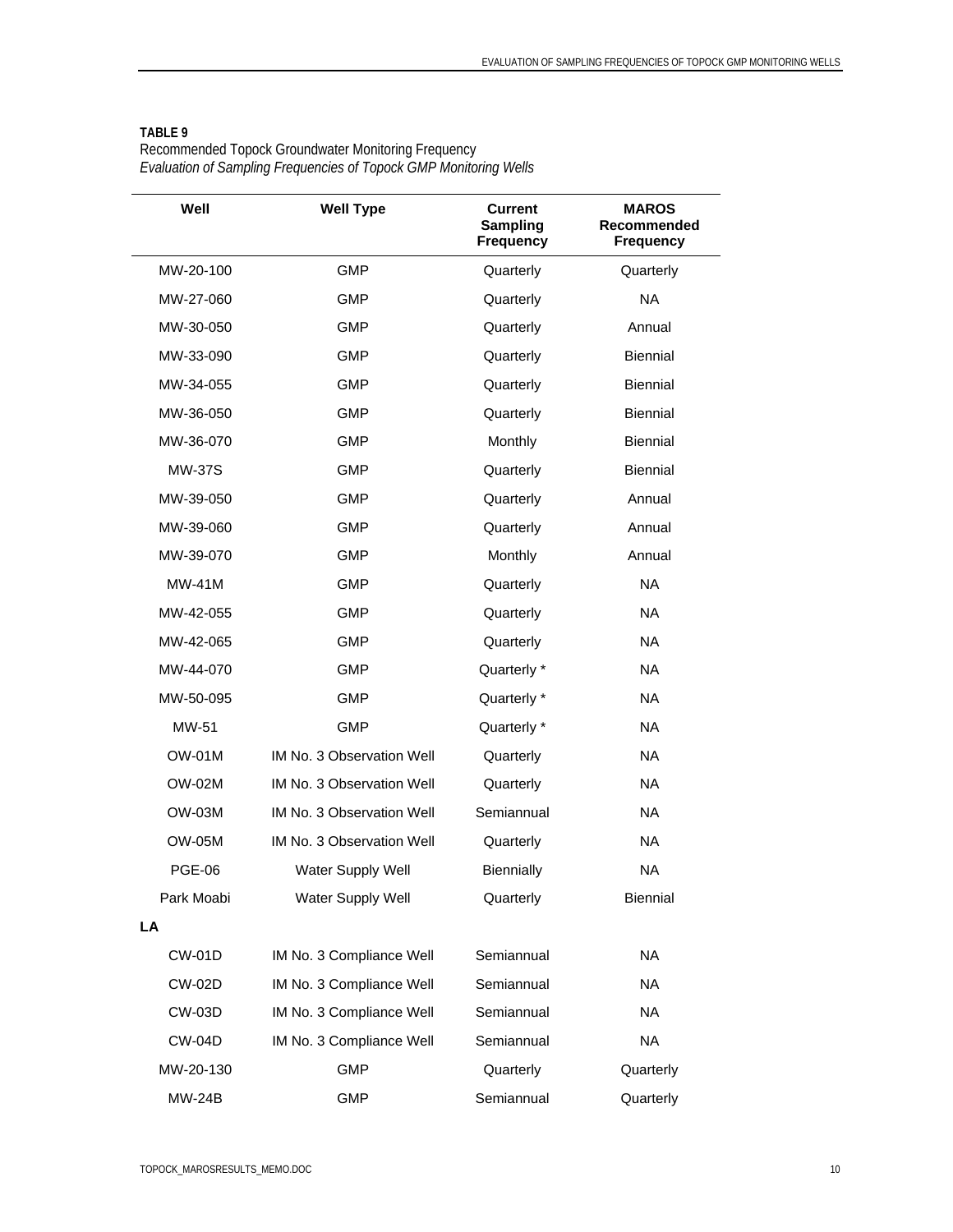| Well          | <b>Well Type</b>          | <b>Current</b><br><b>Sampling</b><br><b>Frequency</b> | <b>MAROS</b><br>Recommended<br><b>Frequency</b> |
|---------------|---------------------------|-------------------------------------------------------|-------------------------------------------------|
| MW-27-085     | <b>GMP</b>                | Monthly                                               | <b>NA</b>                                       |
| MW-28-090     | <b>GMP</b>                | Monthly                                               | Biennial                                        |
| MW-31-135     | GMP                       | Quarterly                                             | Annual                                          |
| MW-33-150     | <b>GMP</b>                | Monthly                                               | <b>NA</b>                                       |
| MW-33-210     | <b>GMP</b>                | Monthly                                               | <b>NA</b>                                       |
| MW-34-080     | <b>GMP</b>                | Monthly                                               | Biennial                                        |
| MW-34-100     | <b>GMP</b>                | <b>Biweekly</b>                                       | <b>NA</b>                                       |
| MW-35-135     | <b>GMP</b>                | Quarterly                                             | Annual                                          |
| MW-36-090     | <b>GMP</b>                | Monthly                                               | Annual                                          |
| MW-36-100     | <b>GMP</b>                | Monthly                                               | Annual                                          |
| <b>MW-37D</b> | <b>GMP</b>                | Quarterly                                             | Quarterly                                       |
| <b>MW-38D</b> | <b>GMP</b>                | Semiannual                                            | Annual                                          |
| MW-39-080     | <b>GMP</b>                | Monthly                                               | Annual                                          |
| MW-39-100     | <b>GMP</b>                | Monthly                                               | Annual                                          |
| <b>MW-40D</b> | <b>GMP</b>                | Quarterly                                             | Annual                                          |
| <b>MW-41D</b> | <b>GMP</b>                | Quarterly                                             | <b>NA</b>                                       |
| MW-43-075     | <b>GMP</b>                | Quarterly *                                           | <b>NA</b>                                       |
| MW-43-090     | <b>GMP</b>                | Quarterly *                                           | <b>NA</b>                                       |
| MW-44-115     | <b>GMP</b>                | Biweekly *                                            | <b>NA</b>                                       |
| MW-44-125     | <b>GMP</b>                | Biweekly *                                            | <b>NA</b>                                       |
| MW-45-095a    | <b>GMP</b>                | Not Sampled                                           | <b>NA</b>                                       |
| MW-45-095b    | <b>GMP</b>                | Not Sampled                                           | <b>NA</b>                                       |
| MW-46-175     | <b>GMP</b>                | Biweekly *                                            | <b>NA</b>                                       |
| MW-46-205     | <b>GMP</b>                | Monthly *                                             | <b>NA</b>                                       |
| MW-47-115     | <b>GMP</b>                | Quarterly *                                           | <b>NA</b>                                       |
| MW-49-135     | <b>GMP</b>                | Quarterly *                                           | <b>NA</b>                                       |
| MW-49-275     | <b>GMP</b>                | Quarterly *                                           | <b>NA</b>                                       |
| MW-49-365     | <b>GMP</b>                | Quarterly *                                           | <b>NA</b>                                       |
| MW-50-200     | <b>GMP</b>                | Quarterly *                                           | <b>NA</b>                                       |
| <b>OW-01D</b> | IM No. 3 Observation Well | Quarterly                                             | $\sf NA$                                        |